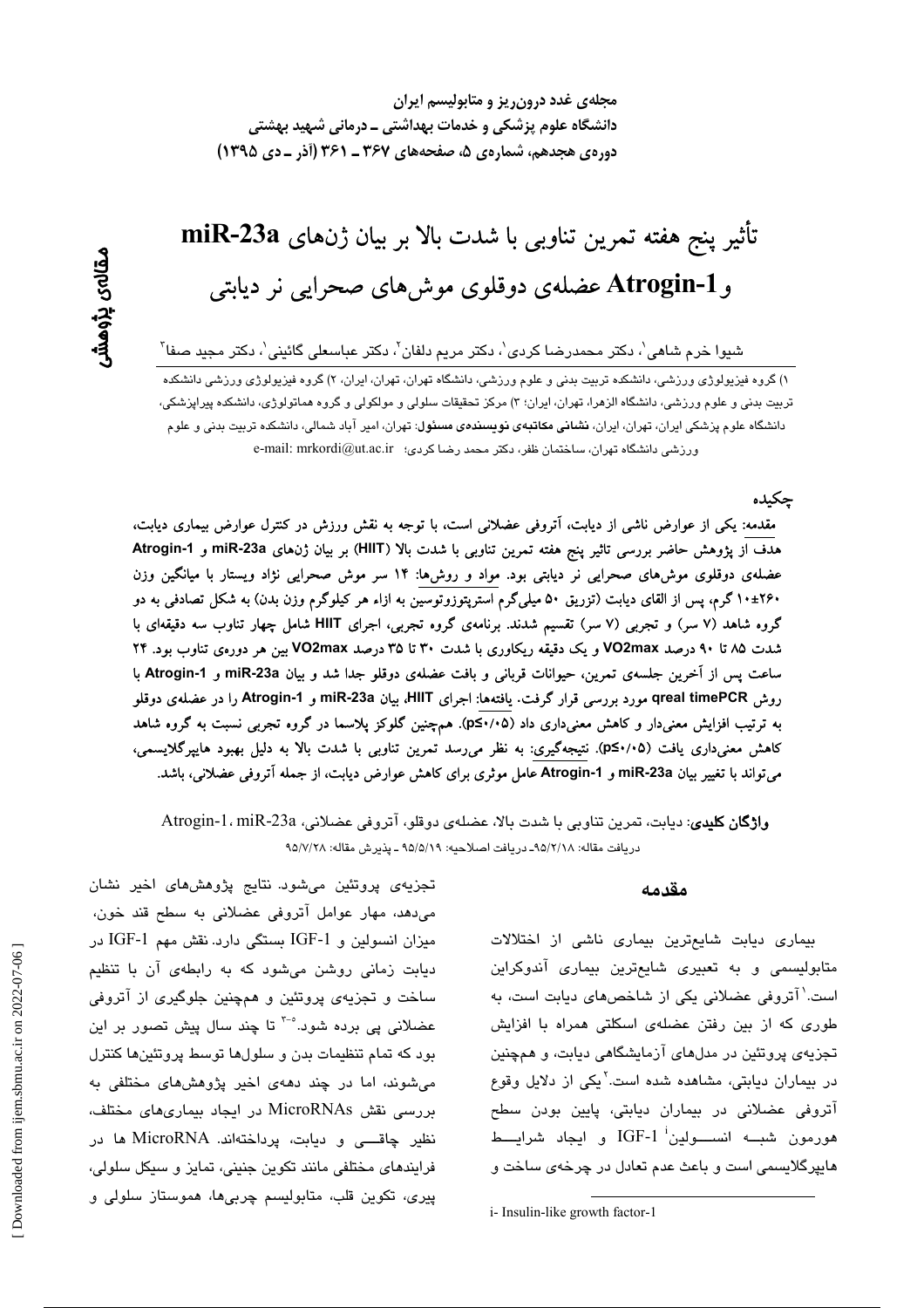$\emph{miR-23a}$  تقریبا در تمام فرایندهای سلولی نقش دارند. $^{-1}$  23 $^{-1}$ یکی ازMicroRNA های مهم در بدن انسان است که نقش کلیدی در حفظ سلامت عضلات اسکلتی دارد.<sup>۱۰</sup>مشخص شده است افزایش 23*a، است فایپردروفی miR-23a* عضلانی نشدہ، اما از آتروفی عضلانی جلوگیری میکند.<sup>۳</sup> در بافتهايی همچون چربی، عضله قلب و اسکلتی  $\emph{miR-23a}$ بیان میشود و نقشهای متنوع فیزیولوژیک از جمله خواص ضد آتروفی عضلانی'' از طریق سرکوب هدفهای ژنی عوامل آتروفی، از جمله Atrogin-1 و FOXO<sup>i</sup> را داراست.<sup>۱۷</sup> در مطالعههای اخیر مشخص شده است تنظیم بيان *Atrogin-1* از طريق اتصال MicroRNAs رخ  $m$ قصر المحمد المسلس می توانسد با اتصال به  $m$ 7-23 $\alpha$  و  $m$ 7-23 $\alpha$ رونوشت Atrogin-1 از ترجمهی آن جلوگیری نماید.<sup>۲</sup>طبق پژوهش ڀانگ و همکارانش<sup>ii</sup> به نظر می،رسد الگوی بيان در بیماران دیابتی تغییر میکنسد و میزان بیان  $m$ ik-23a آن کاهش می،یابد*. <sup>۱۶</sup>* 

مطالعات نشان داده است که تغییر در شیوهی زندگی می تواند پاعث کاهش معنی دار در سطح گلوکز خون بیماران دیابتی شود.<sup>۱۰،۱</sup>۱ به نظر میرسد، تمرینات ورزش*ی* منظم، مداخلهی غیر دارویی کارآمدی برای کنترل و درمان دیابت و بهبود حساسيت انسوليني آن است.<sup>۷٬۱۸</sup>نكته مهم، حجم و شدت تمرینها است. توصیه شده است، تمرین بهینه برای بیماران دیابتی، ۳۰ دقیقه تمرین هوازی با شدت متوسط است<sup>۱۸،۱۹</sup> به نظر میرسد این شیوه*ی* سنت*ی* تمرین ضعفهایی دارد. با توسعهی زندگی ماشینی و کمبود وقت، این مدل تمرینی با استقبال کمتری روبرو میشود، همچنین به علت یکنواختی و ایجاد خستگی مرکزی بیمار را نسبت به انجام آن بی رقبت و بیانگیزه میکند. در مقابل آن تمرین های تناوبی شدید<sup>iii</sup> (HIIT) قرار دارد که شامل تناوبهایی از فعالیت بدنی با شدت نزدیک به حداکثر اکسیژن مصرفی و تناوبها*ی* استراحتی فعال با شدت بسیار پایین است.<sup>71-</sup> َ ''پژوهشهای اندک نشان دادهاند، اجرای HIIT با توجه به تنوع، هزینهی زمانی کم، آثار متابولیکی مشابه با فعالیتهای هوازی، بر نوسازی قلبی، کنترل گلوکز خون و بسیاری از عوارض بالینی بیماری دیابت دارا میباشد.<sup>۲۱٬۲۲</sup>

i-Forkhead box O

لیتل" (۲۰۱۱) و اسنولینگ و همکارانشان<sup>۷</sup> گزارش کردند، اجرای HIIT باعث کاهش هایپرگلایسمی در بیماران دیابتی می شود.<sup>۲٤،۲</sup>°زاچارویکس و همکارانش<sup>iv</sup> نشان دادند، تمرین ورزشی با شدت بالا، احتمالاً در کنترل گلوکز خون در بیماران دیابتی بهتر و موثرتر است.<sup>۲۲</sup>

با توجه به نقش ورزش در کنترل <mark>مایپ</mark>رگلایسمی و تاثیر آن بر آتروفی عضلانی، و عدم بررسی آن در سازوکارهای ریز مولکولی موثر بر اختلالات عضلانی بیماران دیابتی، در این پژوهش تجربی برای نخستین بار، تغییـــرات سطح بیان miR-23a و Atrogin-1 در پاسخ به پنج هفته تمرين تناوبي با شدت بالا در موشهای صحرایی دیابتی مورد بررسی ق ار گ فت.

### مواد و روشها

پژوهش حاضر به شیوه میدانی و آزمایشگاهی انجام شد. مطالعه بر روی ١٤ سر موش صحرایی نر نژاد ویستار (تهیه شده از موسسه انیستیتو یاستور ایران) با میانگین (± انحراف معیار) وزن ١٠±٢٦٠ گرم انجام شد؛ حیوانات در شرایط استاندارد آزمایشگاهی (دمای ۲۵–۲۲ درجه سانتى،گراد، رطوبت ٥٠-٤٠ درصد، دورەی روشنايى-تاریکی ۱۲:۱۲) نگهداری شدند و همگی به شکل آزادانه به غذای استاندارد مخصوص حیوانات آزمایشگاهی تهیه شده از موسسهی انستیتو پاستور ایران و آب دسترسی داشتند. اصول اخلاقی مطالعه مطابق با اصول کار با حیوانات آزمایشگاهی مصوب دانشگاه علوم پزشکی تهران مورد توجه قرار گرفت. کد کمیتهی اخلاق و کارآزمایی بالینی این يژوهش EC-00312 است. القای ديابت، به واسطهی تزريق استرپتوزوتوسین (STZ) (۵۰ میلیگرم به ازاء هر کیلوگرم از وزن بدن) و محلول در بافر سیترات (PH:٤/٥) به شکل تک دوز و داخل صفاقی انجام شد. برای تایید ایجاد دیابت، سه روز پس از تزریق، میزان قند خون ناشتا به وسیلهی گلوکومتر صفر-یک (ساخت ژاپن) اندازهگیری شد و سطح گلوکز خون ۲۵۰ میلیگرم در صد میلی لیتر به عنوان شاخص ابتلا به دیابت در نظر گرفته شد.<sup>۲۷</sup> موشهای صحرابی دیابتی هیچگونه درمان با انسولین را در طول دوره پژوهش نداشتند.

ii-Zhangping Yang et all

iii- High Intensity Interval Training

iv-Little JP et al  $(2011)$ v-Snowling NJ et al (2012

vi - Zacharewicz E et al (2013)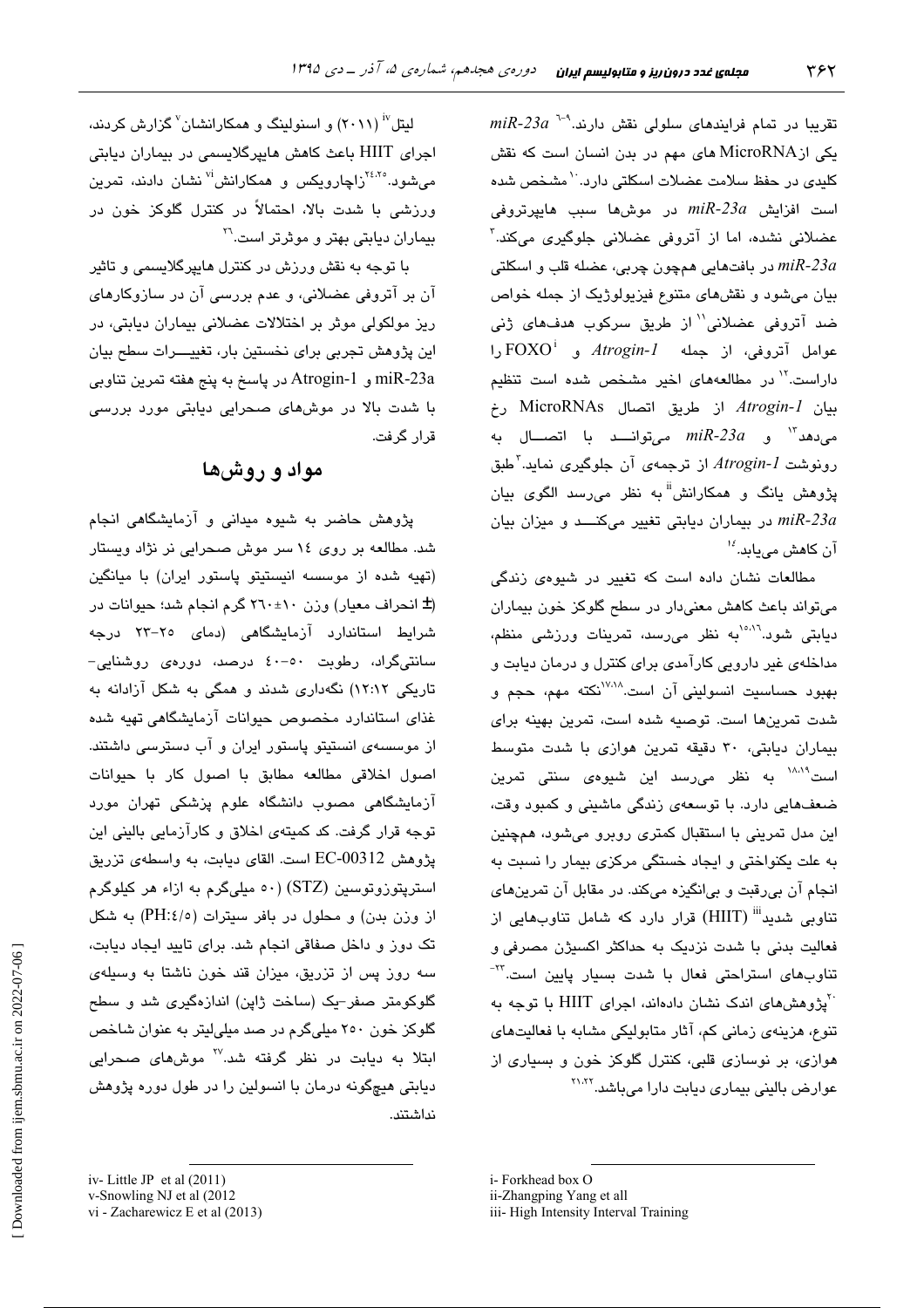یک هفته پس از القای دیابت، موشهای صحرایی به شکل تصادفی به دو گروه شاهد (۷ سر) و تمرین تناوبی شدید (۷ سر) تقسیم شدند. در طول این یک هفته، موشهای صحرایی با دویدن روی تردمیل نیز آشنا شدند (ابتدا پایلوت پروتکلها برای دو سر موش صحرایی انجام شد). گروه شاهد در هیچگونه برنامه فعالیت ورزشی شرکت داده نشدند، ولی برای ایجاد شرایط کاملا یکسان پنج بار در هفته به مدت ١٠ تا ۱۰ دقیقه در هر جلسه برای سازگاری با محیط بر روی نوارگردان یی حرکت قرار داده شدند. هر جلسه تمرین ۲۵ دقیقه دویدن روی تردمیل بود که شامل پنج دقیقه گرم کردن با شدت ٣٠ تا ٤٠ درصد VO2max، چهار تناوب (سه دقیقهای یا شدت ۸۰ تا ۹۰ درصد VO2max و یک دقیقه ریکاوری با شدت ۳۰ تا ۳۰ درصد VO2max بین هر تناوب) و پنج دقیقه سرد کردن با شدت ۳۰ تا ٤٠ درصد VO2max ىو د.

پروتکل پنج روز در هفته به مدت پنج هفته انجام شد. روز ششم هر هفته، حداکثر اکسیژن مصرفی (VO2max) یر اساس پروتکل لندرو و همکارانش<sup>آ</sup> اندازهگیر*ی* می *شد.*\*\* روز هفتم هر هفته برای استراحت در نظر گرفته شد. در طول برنامهی تمرینی از هیچ نوع شوک الکتریکی استفاده نشد. در شرایط حرکت نکردن روی تردمیل فشار اندک دم سبب تحریک و دویدن موشهای صحرایی شد. ۲٤ ساعت پس از آخرین جلسهی تمرینی، موشهای صحرایی به وسیله تزریق درون صفاقی کتامین ۹۰ میلیگرم به ازای هر کیلوگرم از وزن بدن و زایلازین ۱۰ میلیگرم به ازای هر کیلوگرم از وزن بدن بيهوش شدند و بلافاصله نمونهي خوني، مستقيم از قلب موش،های صحرایی توسط سرنگ هپارینه کشیده شد و جداسازی پلاسما با سانتریفیوژ کردن در دور ۳۰۰۰ به مدت ١٠ دقيقه انجام شد؛ همچنين بافت عضلهى دوقلو بلافاصله استخراج و پس از شست وشو با سرم فیزیولوژی در نیتروژن مایع منجمد شد و تا زمان آزمایش، پلاسما و بافت استخراج شده در فریزر ۸۰– درجهی سانتیگراد نگەدارى شدند.

استخراج RNA و microRNA به وسیلهی کیت (٥٠) Qiagen) miRNeasy Mini. آلمان) و طبق دستورالعمل كيت انجام شد.

نسبت جذبی ۲٦٠/٢٨٠ نانومتر برای تمامی نمونههای استخراج شده بین ۲–۱/۸ بود. سپس برای بررسی کیفیت RNA استخراج شده از روش الکتروفورز و ژل آگارز یک درصد استفاده شد. پیش از سنتز cDNA، برای اطمینان از عدم وجود DNA در نمونهی استخراج شده DNAs treatment انجام شد.

برای سنتـــــز cDNA ژن *Atrogin-1* از کیت Transcriptor first strand cDNA synthesis تهيه شده  $m$  آلمان) و برای سنتز cDNA ژن *miR-23a* از كيت Qiagen) miScript II RT آلمان) و طبق دستورالعمل کیتهای مذکور استفاده شد.

واکنش زنجیرهای پلیمراز (PCR) با استفاده از دستگاه (Rotrogene 6000, Corbet) Real time) انجام شد. برنامه Real time برای بررسی میزان بیان Atrogin-1 گروه تجربی نسبت به گروه شاهد بر اساس - SYBER ampliqon) Green، دانمارک) و شامل یک چرخه با ۹۰ درجه سانتي گراد به مدت ١٥ دقيقه و به دنبال آن ٤٠ چرخه با ۹۰ درجه سانتیگراد برای ۱۰ ثانیه و ٦٠ درجه سانتیگراد  $miR$ -23a برای ٦٠ ثانیه انجام شد. برنامه Real time برای Diagen) miScript SYBR Green PCR Kit آلمان) و شامل یک چرخه با ۹۰ درجه سانتی گراد به مدت ۱۰ دقيقه و به دنبال آن ٤٠ چرخه با ٩٤ درجه سانتىگراد براى ١٥ ثانيه، ٥٥ درجه سانتي گراد براى ٣٠ ثانيه و ٧٠ درجه سانتیگراد برای ۳۰ ثانیه انجام شد. تغییرات بیان در گروه ورزشی نسبت به گروه شاهد برای ژن  $Atrogin$  با ژن  $m$ ik-23a و برای 9APDH با ژن خانهداری NSnord، با استفاده از روش <sup>AACT-</sup> ۲ محاسبه و به صورت رتبه تغییر<sup>ة</sup> نشان داده شد.

پرایمرهای مورد استفاده برای تکثیر miR-23a از شىركت كياژن (Cat number: MS00033327) تهيه شد و برای تکثیر آتروژن از پرایمرهای با توالی ذیل استفاده شد.

(Forward 5'-CCA TCA GGA GAA GTG GAT CTA TG-3'), (Reverse 5'-TAT CAG CTC CAA CAG CCT TAC-3')

گلوکز پلاسما به روش رنگ سنجی آنزیمی و بر اساس واکنش گلوکز اکسیداز و به وسیلهی کیت ویژهی آن (پارس آزمون) با ضرب تغییر ۰/۰٥ اندازهگیری شد.

i - Leandro CG et al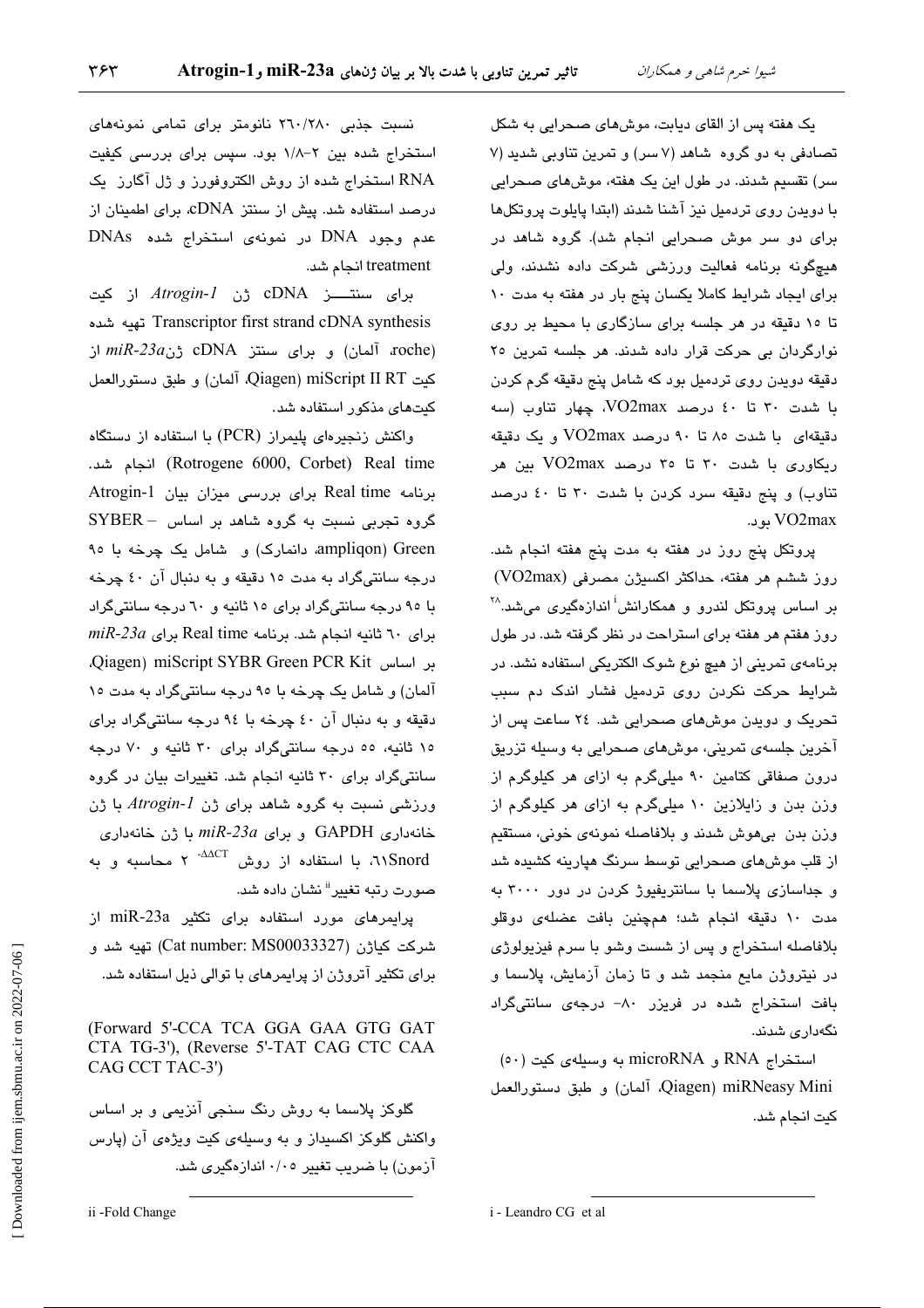تمامی دادهها به شکل میانگین±انحراف معیار توصیف شدند. از آمار توصیفی برای دستهبندی دادههای خام و توصيف دادهها استفاده شد. از آزمون كولموگروف اسمیرنوف (K-S) برای بررسی طبیعی بودن دادهها در گروههای مورد مطالعه و پس از تایید طبیعی بودن دادهها، از آزمون آماری t مستقل برای مقایسهی بین دو گروه استفاده شد. سطح معنیداری برای همه آزمونهای آماری p≤۰/۰۰ در نظر گرفته شد. تحلیلهای آماری با استفاده از نرمافزار SPSS نسخهی ۱۹ و ترسیم نمودارها با استفاده از نرمافزار Graph Pad Prism نسخهی ٦ انجام گرفت.

#### بافتهها

در جدول ۱ مقادیر مربوط به تغییرات وزن و گلوکز پلاسما در گروههای شاهد و تجربی (HIIT) آورده شده است.

جدول١- ميانګين و انحراف معيار وزن و غلظت گلوکز پلاسمای موشهای صحرایی

| وزن نهایی                                     | گلوکز (میلیگرم  | گروه            |
|-----------------------------------------------|-----------------|-----------------|
|                                               | در صد میلیلیتر) |                 |
| <b>TTA/IV±IV/9</b>                            | 0VV/0V±11/2V٣   | شاهد (٧=تعداد)  |
| $\text{YVI}/\text{E} \pm \text{V}/\text{O}^*$ | $0.77.1 + 1.77$ | تمرين (٧=تعداد) |
|                                               |                 |                 |

\* نشانهی معنیداری نسبت به به گروه شاهد (P<۰/۰٥)

وزن موش،های صحرایی در گروه تجربی، پس از پنج هفته تمرین به شکل معنیداری نسبت به گروه شاهد افزایش یافت (p≤·/·٥). در واقع میتوان بیان کرد که تمرین (HIIT) باعث جلوگیری از کاهش وزن موشهای صحرایی در گروه تجربی شد. همچنین گلوکز پلاسما در گروه تجربی نسبت به گروه کنترل کاهش معنیداری یافت (p≤٠/٠٥).

در نمودار ١، میزان بیان miR-23a آورده شده است. با  $m$ توجه به اجرای HIIT در گروه تجربی، بیان 23a- $m$  در عضلهی دوقلو موشهای صحرایی نسبت به گروه شاهد افزایش معنیداری داشت (P=۰/۰۳۱). و حدود سه برابر افزایش بیان این ژن مشخص شد.



نمودار ۱- تغيرات بيان miR-23a

در نمودار ٢، میزان بیان Atrogin-1 آورده شده است. با توجه به اجرای HIIT در گروه تجربی، بیان ژن در عضلهی دوقلوی موشهای صحرابی نسبت Atrogin-l

به گروه شاهد کاهش معنیداری یافت (P=۰/۰۲۳) و بیان این ژن حدود به نصف کاهش پیدا کرد.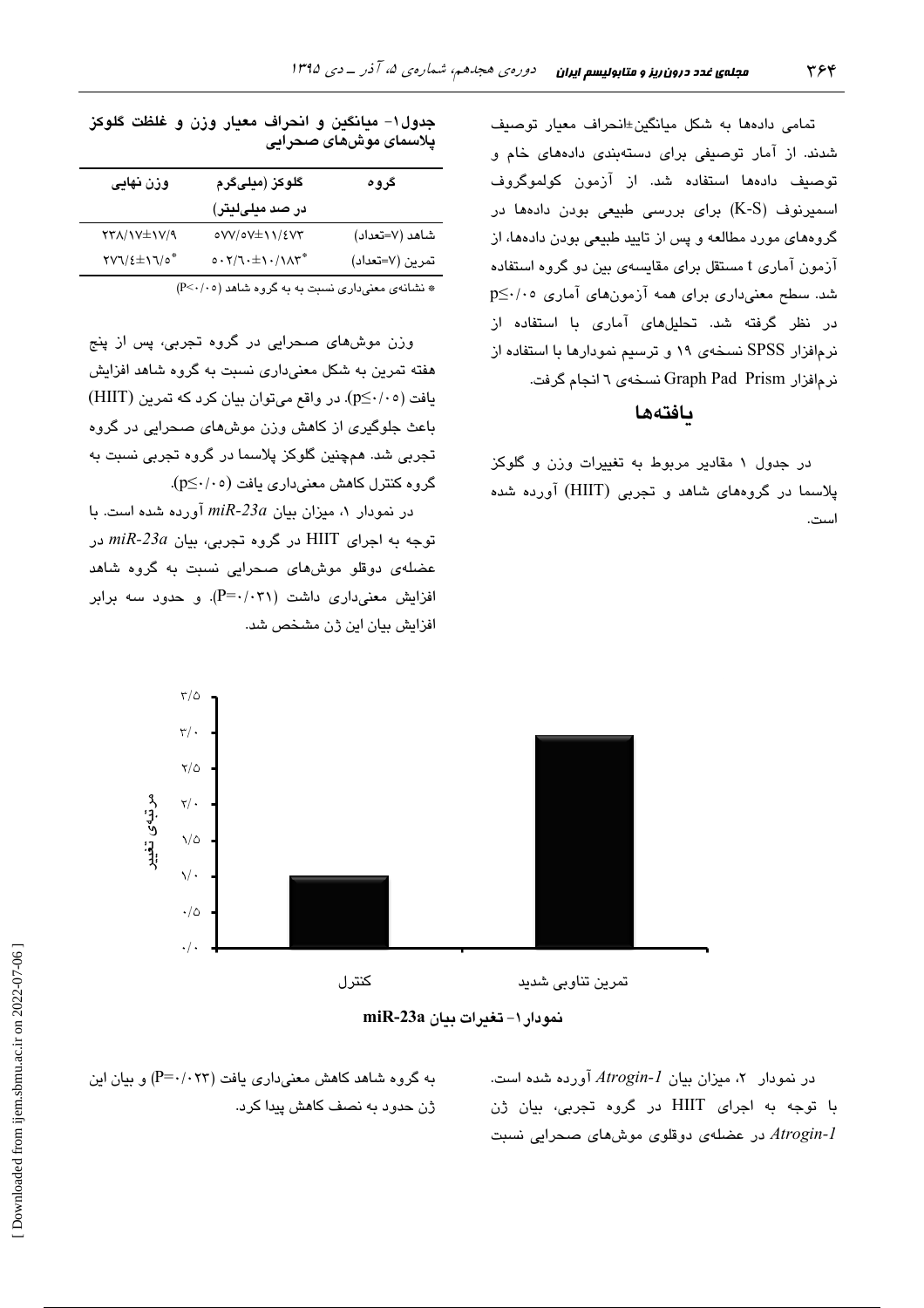

نمودار ٢- تغيرات بيان Atrogin-1

ىحث

با توجه به اهداف پژوهش حاضر و با توجه به نقش شناخته شدهي ژنهاي miR-23a وAtrogin-1 در آتروفي عضلانی در بیماران دیابتی، این تحقیق جهت آشکارسازی این موضوع که تمرین تناوبی با شدت بالا، چه تاثیری بر میزان تغییرات در بیان miR-23a و Atrogin-1 دارد، انجام شد. نتایج مطالعهی حاضر آشکار کرد که تمرین تناوبی با  $m$ قدت بالا باعث افزایش سه برابری در سطح بیان 23a، $n$ كاهش تقريباً ٥٠ درصدي سطح بيان Atrogin-l و كاهش گلوکز پلاسمایی گروه تمرین میشود و از طرفی وزن گروه تمرینی نسبت به گروه شاهد را به طور معنیداری افزایش مى دهد.

لیتل و همکارانش گزارش کردند، اجرای HIIT باعث کاهش هایپرگلایسمی در بیماران دیابتی میشود<sup>۲٤</sup>که همسو با نتایج پژوهش حاضر است. در پژوهش دیگر، اسنولینگ و همکارانش گزارش کردند، اجرای HIIT، پاسخ گلوکز پس از صرف غذا و همچنین هایپرگلایسمی را در بیماران دیابتی کاهش می،دهد.°<sup>٬</sup>بر اساس نتایج پژوهشها به نظر می٫رسد، تمرین ورزشی با شدت بالا، احتمالاً در کنترل گلوکز خون بیماران دیابتی بهتر و موثرتر است،<sup>71</sup> تمامی نتایج این تحقيقات و نتايج پژوهش حاضر بيانگر تأثير فعاليت بدني بر بهبود هایپرگلایسمی و کاهش میزان گلوکز پلاسمایی خون است و افزایش و تنظیم حساسیت انسولینی اساس ترین نقش فعالیت بدنی در بهبود هاییوگلایسمی در بیماران دیابتی است. ٢٢-٢٩

با توجه به نتایج پژوهش متبو و همکارانش<sup>!</sup>، به نظر میرسد علت کاهش بیان 23a- $nik$ ا وجود گلوکز پلاسمایی بالا و افزایش عوامل آتروفی Atrogin-1 باشد،<sup>۳</sup> در این راستا از نتایج به دست آمده در تحقیق حاضر مشخص شد گلوکز پلاسمایی در گروه تمرین کرده نسبت به گروه شاهد کاهش معنیداری داشته است، که میتوان نتیجه گرفت، احتمالاً افزایش 2*3a-miR* در این پژوهش به دلیل کاهش گلوکز پلاسمایی و جلوگیری از کاهش کمتر وزن گروه تمرین کرده است که باعث جلوگیری از آتروفی عضلانی شده است.

مشخص شده است، مهار شدن Atrogin-1 به سطح گلوکز خون بستگی دارد.<sup>ه،</sup>ٔ وادا و همکارانش<sup>ii</sup> مشاهده كردند، Atrogin-1 و يروتئين FOXO در شرابط آتروفي  $m$ افزايش مى يابند و 23a- $m$  خواص ضد آتروفى دارد. آن ها  $\forall$ ۲' UTR از طریق چسبیدن به UTR از ان طریق چسبیدن به ترجمهی رونوشت Atrogin-I در شرایط آتروفی جلوگیری میکند.<sup>۱۲</sup> گولر و روسل<sup>iii</sup>نشـان دادند، در طی یک جلسه*ی* تمرین استقامتی دوبدن، بیان 23a-miR درموش های داوطلب کاهش می<sub>ع</sub>ابد.<sup>۳</sup>ْ همچنیــن زاچارویکس و همکارانش، نتیجهگیری کردند، در طول سه ساعت تمرین استقامتی تک  $\dot{\phantom{a}}^i$ جلسهای، 2*3α-miR* کاهش میبابد.<sup>۲۲</sup> لین و همکارانش گزارش كردند، هدف miR-23a دقيقا V' UTR است و

i- Matthew B et all

ii- Wada S et al (2009)

iii- Guller I and Russell AP (2010)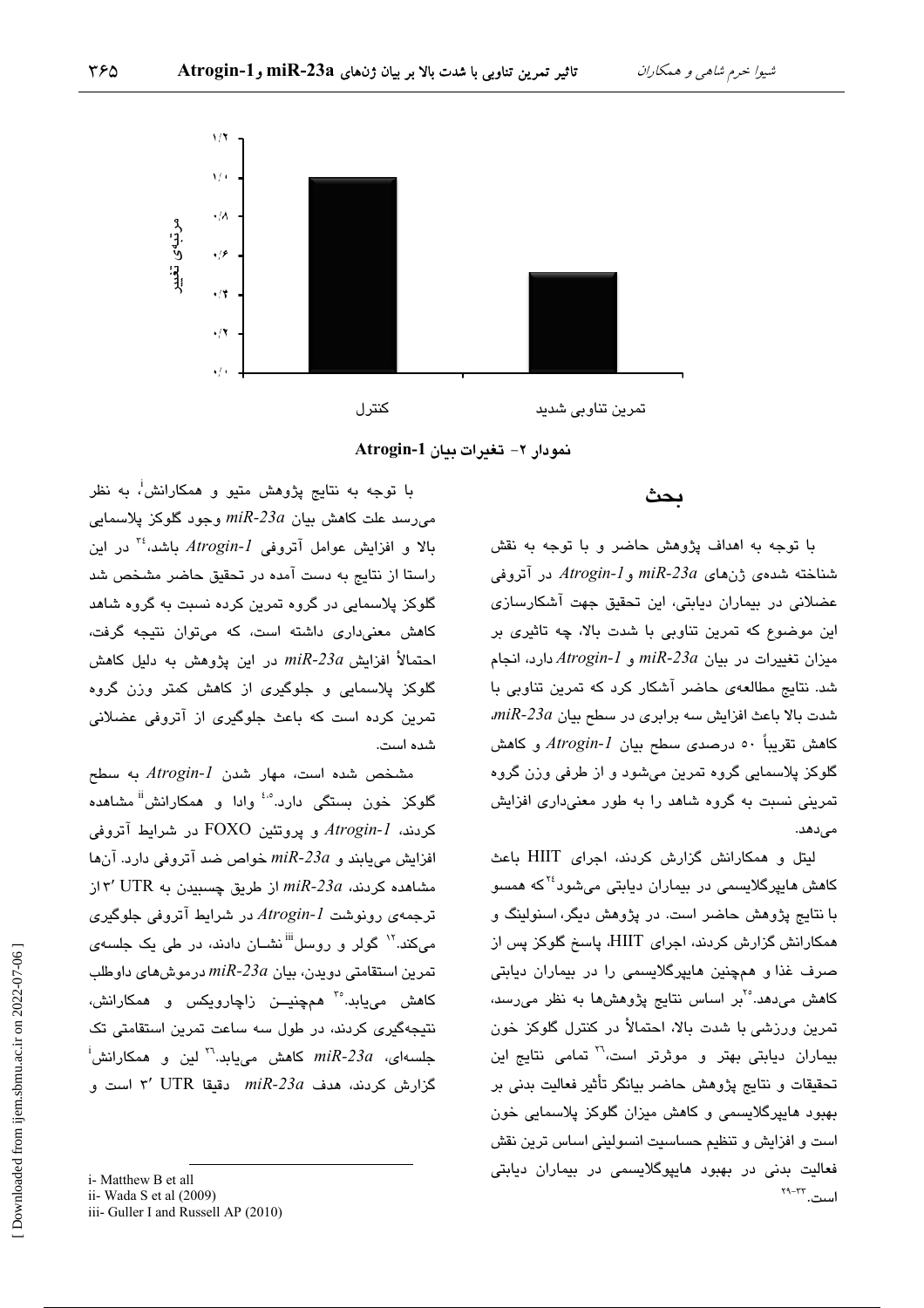جالب این که در ورزش استقامتــــی بیــــان miR-23a تا ۸٤ درصد کاهش مے ٍباید. ``

با توجه به نتایج مطالعههای گذشته ۱۰٬۲۱٬۳۰٬ حاضر شاید بتوان به این نکته اشاره کرد که تمرینات استقامتی در مقابل تمرینات تناوبی با شدت بالا در بیماران دہائتے که یا۔ مشکلات آترونی عضلانی مواجه هستند روش تمرینی خوبی برای مقابله با این مشکل نخواهد بود.

چن و همکارانش"، نشان دادند دیابت ایجاد شده باSTZ با دور ٥٠ ميليگرم په ازاي هر کيلوگرم از وزن پدن پاعث کاهش مشخص وزن عضله دوقلو در گروه دیابتی در مقایسه با گروه شاهد می شود و هشت هفته تمرین هوازی .<br>توانست که تا حد*ی* از کاهش وزن عضله در موشهای صحرایی دیابتی جلوگیری کند. این گروه نشان دادند، میزان بیان و پروتئین عامل آتروفیک MURF-1 در گروه دیابتی به طور معنے،داری افزایش مے،باید و تمرین هوازی مے،تواند بیان MURF-1 را در موشهای صحرایی دیابتی کاهش دهد که این مطلب پیشنهادکننده آن است که ورزش در مهار بیان MURF-1 در ديايتےها نقش دارد.''' در پژوهش حاضر نيز با اندازهگیری وزن موشهای صحرایی در هر دو گروه .<br>مشخص شد موشهای صحرایی گروه شاهد طی پنج هفته ارزیابی، با کاهش وزن مواجه شدند، در حالی که گروه اجرای HIIT با افزایش معنیدار وزن روبه رو بودند در گروه تمرین، ورزش انجام شده از کاهش وزن جلوگیری كرده و حتى تا حدودي باعث افزايش وزن شده است.

با توجه به افزایش وزن گروه تجربی، نسبت به گروه شاهد، به نظر میرسد تمرینات تناوبی با شدت بالا از مهار miR-23a (از طريق Atrogin از طريق افزايش miR-23a افزایش توانسته تأثیر مثبت خود را در پیشگیری از تخریب بیشتر دیابت بر بافت عضلانی و آتروفی عضلانی بگذارد.

عدم کنترل فعالیت آزمودنیها در دوره*ی* شیانه و همچنین با توجه به ضرورت ارزیابی VO2max موش های صحرایی، یک روز در هفته به صورت هواز*ی* تمرین میکردند که ناچار از دو مدل تمرین اجباری استفاده شد که این عوامل را میتوان به عنوان محدودیتهای پژوهش حاضر دانست. با بیان این موضوع و مشاهدات محقق، می توان خاطر نشان کرد که موش های صحرایی برای اجرای HIIT تمایل بیشتری نسبت به تمرین هوازی داشتند و در وهلههای تمرین هوازی سعی در امتناع در اجرا و ادامهی تمرين داشتند.

با در نظر گرفتن نتایج پژوهش حاضر و دیگر پژوهشها به نظر میرسد تمرینهای تناوبی با شدت بالا احتمالاً به دلیل یهبورد هاییر گلایسم*ی،* جلوگیری از کاهش وزن، کاهش عوامل آتروفی و افزایش miR-23a میتواند مداخلهی غیر دارویی مناسبی برای بیماران دیابتی که خود درگیر مسئلهی آتروفی عضلانی هستند، باشد. با توجه به اثرات دیابت نوع ۰۱ تمرین تناوبی با شدت بالا خواهد توانست در حفظ تودهی عضلانی این بیماران موثر باشد؛ البته برای اطمینان یافتن از این موضوع نیاز به پژوهش های بیشتری است.

i-Zacharewicz ii-Lin et all(2009) iii- Chen GQ et all (2011) -

#### **References**

- $\mathbf{1}$ . Azizi F, Janghorbani M, Hatami H. Epidemiology and control of common diseases in Iran. Press Khosravi: 2009
- $2.$ Halvatsiotis P, Short KR, Bigelow M, Nair KS. Sy nthesis rate of muscle proteins, muscle functions, and amino acid kinetics in type 2 diabetes. Diabetes 2002; 51: 2395-404.
- $\overline{3}$ . Wada S, Kato Y, Okutsu M, Miyaki S, Suzuki K, Yan Z, et al. Translational suppression of atrophic regulators by microRNA-23a integrates resistance to skeletal muscle atrophy. J Biol Chem 2011; 286: 38456-65.
- $4.$ Sandri M, Sandri C, Gilbert A, Skurk C, Calabria E, Pi card A, et al. Foxo transcription factors induce the atrophy-related ubiquitin ligase atrogin-1 and cause skeletal muscle atrophy. Cell 2004; 117: 399-412.
- Dehoux M, Van Beneden R, Pasko N, Lause P, Verniers 5. J, Underwood L, et al. Role of the insulin-like growth factor I decline in the induction of atrogin-1/MAFbx during fasting and diabetes. Endocrinology 2004; 145: 4806-12
- Trapp EG, Chisholm DJ, Freund J, Boutcher SH. The 6 effects of high-intensity intermittent exercise training on fat loss and fasting insulin levels of young women. Int J Obes(Lond) 2008: 32: 684-91.
- Chaudhuri K, Chatterjee R. MicroRNA detection and  $\tau$ target prediction: integration of computational and experimental approaches. DNA Cell Biol 2007; 26: 321-37
- Latronico MV, Condorelli G. MicroRNAs and cardiac 8. pathology. Nature Reviews Cardiology 2009; 6: 419-29.
- $9<sub>1</sub>$ Miura P, Jasmin BJ. Utrophin upregulation for treating Duchenne or Becker muscular dystrophy: how close are we?. Trends Mol Med 2006; 12: 122-9.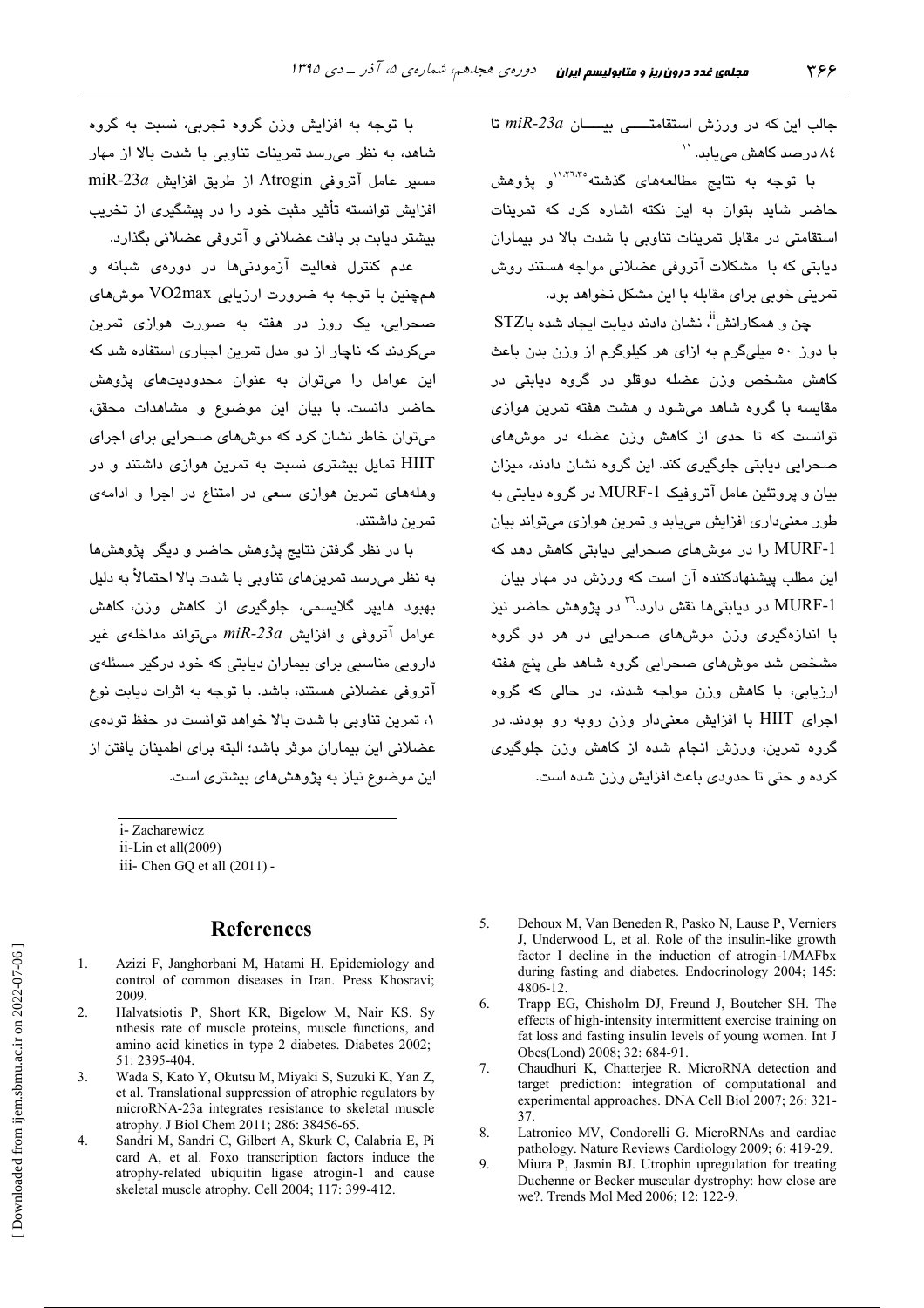- 10. Safdar A, Abadi A, Akhtar M, Hettinga BP, Tarnopolsky MA. miRNA in the regulation of skeletal muscle adaptation to acute endurance exercise in C57Bl/6J male mice. PLoS One 2009; 4: e5610.
	- 11. Lin Z, Murtaza I, Wang K, Jiao J, Gao J, Li PF. miR-23a functions downstream of NFATc3 to regulate cardiac hypertrophy. Proc Natl Acad Sci U S A 2009; 106: 12103-8.
	- 12. Wada S, Kato Y, Okutsu M, Miyaki S, Suzuki K, Asahara H, et al. miR-23a attenuates skeletal muscle atrophy by targeting MAFbx/atrogin-1 and MuRF1. In Journal of Physiological Sciences 2009; 59: 216-216.
	- 13. Bodine SC, Latres E, Baumhueter S, Lai VK, Nunez L, Clarke BA, et al. Identification of ubiquitin ligases required for skeletal muscle atrophy. Science 294: 1704–8.
	- 14. Yang Z, Chen H, Si H, Li X, Ding X, Sheng Q, et al. Serum miR-23a, a potential biomarker for diagnosis of pre-diabetes and type 2 diabetes Acta Diabetol 2014; 51: 823-31.
	- 15. Li Y, Wu H, Khardori R, Song YH, Lu YW, Geng YJ. Insulin-like growth factor-1 receptor activation prevents high glucose-induced mitochondrial dysfunction, cytochrome-c release and apoptosis. Biochem Biophys Res Communs 2009; 384: 259-64.
	- 16. Zanuso S, Jimenez A, Pugliese G, Corigliano G, Balducci S. Exercise for the management of type 2 diabetes: a review of the evidence. Acta Diabetol 2010; 47: 15-22.
	- 17. Harding AH, Williams DE, Hennings SH, Mitchell J, Wareham NJ. Is the association between dietary fat intake and insulin resistance modified by physical activity?. Metabolism 2001; 50: 1186-92.
	- 18. Albright A, Franz M, Hornsby G, Kriska A, Marrero D, Ullrich I, et al. American College of Sports Medicine position stand. Exercise and type 2 diabetes. Med Sci Sports Exerc 2000; 32: 1345-60.
	- 19. Colberg SR, Sigal RJ, Fernhall B, Regensteiner JG, Blissmer BJ, Rubin RR, et al. Exercise and type 2 diabetes the American College of Sports Medicine and the American Diabetes Association: joint position statement executive summary. Diabetes Care 2010; 33: 2692-6.
	- 20. Trapp EG, Chisholm DJ, Freund J, Boutcher SH. The effects of high-intensity intermittent exercise training on fat loss and fasting insulin levels of young women. Int J Obes (Lond) 2008; 32: 684-91.
	- 21. Meyer P, Normandin E, Gayda M, Billon G, Guiraud T, Bosquet L, et al. High-intensity interval exercise in chronic heart failure: protocol optimization. J Card Fail 2012; 18: 126-33.
	- 22. Buchan DS, Ollis S, Young JD, Thomas NE, Cooper SM, Tong TK, et al. The effects of time and intensity of exercise on novel and established markers of CVD in adolescent youth. Am J Human Biol 2011; 23: 517-26.
	- 23. Little JP, Safdar A, Bishop D, Tarnopolsky MA, Gibala MJ. An acute bout of high-intensity interval training increases the nuclear abundance of PGC-1 $\alpha$  and activates mitochondrial biogenesis in human skeletal muscle. Am J Physiol Regul Integr Comp Physiol 2011; 300: R1303-10.
	- 24. Little JP, Gillen JB, Percival ME, Safdar A, Tarnopolsky MA, Punthakee Z, et al. Low-volume high-

intensity interval training reduces hyperglycemia and increases muscle mitochondrial capacity in patients with type 2 diabetes. J Appl Physiol 2011; 111: 1554-60.

- 25. Snowling NJ, Hopkins WG. Effects of different modes of exercise training on glucose control and risk factors for complications in type 2 diabetic patients a metaanalysis. Diabetes Care 2006; 29: 2518-27.
- 26. Zacharewicz E, Lamon S, Russell AP. MicroRNAs in skeletal muscle and their regulation with exercise, ageing, and disease. Front Physiol 2013; 4: 266.
- 27. Ishida S, Usui T, Yamashiro K, Kaji Y, Ahmed E, Carrasquillo KG, et al. VEGF164 is proinflammatory in the diabetic retina. Invest Ophthalmol Vis Sci 2003; 44: 2155-62.
- 28. Leandro CG, Levada AC, Hirabara SM, Manhas-De-Castro R, De-Castro CB, Curi R, et al. A program of moderate physical training for wistar rats based on maximal oxygen consumption. J Strength Cond Res 2007; 21: 751-6.
- 29. Karstoft K,Winding K, Knudsen SH, James NG, Scheel MM, Olesen J, et al. Mechanisms behind the superior effects of interval vs continuous training on glycaemiac control in individuals with type 2 diabetes: a randomised controlled trial. Diabetologia 2014; 57: 2081– 93.
- 30. Mikus CR, Oberlin DJ, Libla J, Boyle LJ,Thyfault JP. Glycaemic control is improved by 7days of aerobic exercise training in patients with type 2 diabetes. Diabetologia 2012; 55: 1417–23.
- 31. Holloszy JO, Schultz J, Kusnierkiewicz J, Hagberg JM, Ehsani AA. Effects of exercise on glucose etoleranceand insulin resistanc. Briefre view and some preliminary results. Acta Med Scand Suppl 1986; 711: 55–65.
- 32. Kjaer M, Hollenbeck CB, FreyHewitt B, Galbo H, Haskell W, Reaven GM. Glucoregulation and hormonal responses to maximal exercise in non-insulin-dependent diabetes. J Appl Physiol (1985) 1990; 68: 2067–74.
- 33. Gillen JB, Little JP, Punthakee Z, Tarnopolsky MA, Riddell MC, Gibala MJ. Acutehigh-intensity interval exercise reduces the post prandial glucose response and prevalen ceofhypergly caemiain patients with type 2 diabetes. Diabetes Obes Metab 2012; 14: 575–7.
- 34. Hudson MB, Woodworth-Hobbs ME, Zheng B, Rahnert JA, Blount MA, Gooch JL, et al. miR-23a is decreased during muscle atrophy by a mechanism that includes calcineurin signaling and exosome-mediated export. Am J Physiol Cell Physiol 2014; 306: C551-C8.
- 35. Güller I, Russell AP. MicroRNAs in skeletal muscle: their role and regulation in development, disease and function. J Physiol 2010; 588: 4075-87.
- 36. Chen GQ, Mou CY, Yang YQ, Wang S, Zhao ZW. Exercise training has beneficial anti-atrophy effects by inhibiting oxidative stress-induced MuRF1 upregulation in rats with diabetes. Life Sci 2011; 89: 44-9.
- 37. Weinberg MS, Wood MJ. Short non-coding RNA biology and neurodegenerative disorders: novel disease targets and therapeutics. Human molecular genetics 2009; 18: R27-39.